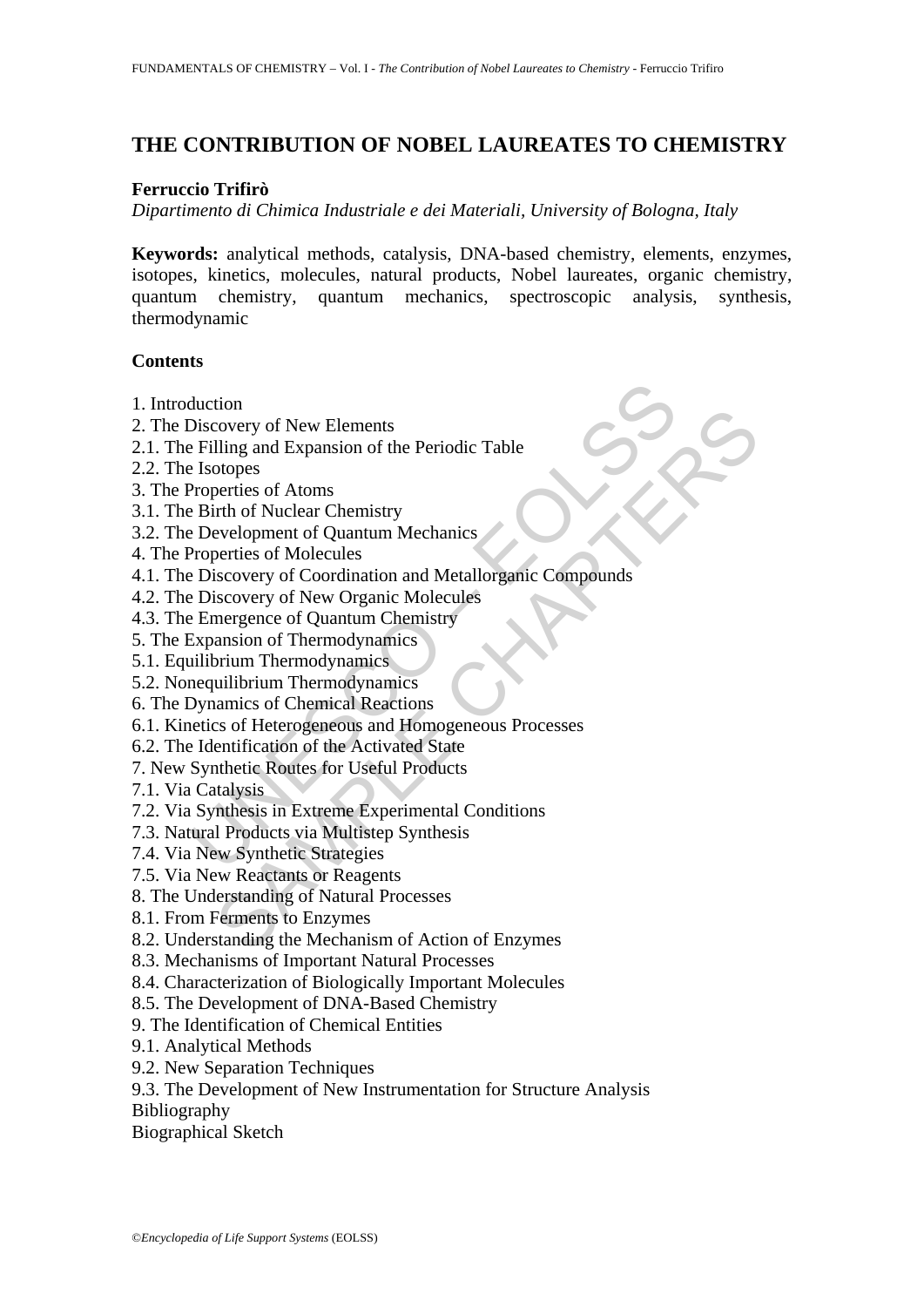#### **Summary**

This chapter deals with the contribution to the development of chemistry of all the Nobel Prize winners in chemistry up to the end of the twentieth century, together with some in physics and medicine or physiology that have had particular relevance for the advances achieved in chemistry. The contributions of the various Nobel laureates cited are briefly summarized. The Nobel laureates in physics dealt with in this chapter are those who made important contributions toward the understanding of the properties of atoms, the development of theoretical tools to treat the chemical bond, or the development of new analytical instrumentation. The Nobel laureates in medicine or physiology cited here are those whose contributions have been in the area of using chemistry to understand natural processes, such as the physiological aspects of living organisms through electron and ion exchange processes, enzymatic catalysis, and DNAbased chemistry. Eight areas of thought or thematic areas were chosen into which the contributions of the Nobel laureates to chemistry can be subdivided. The thematic areas chosen are the following:

- the discovery of new elements,
- the properties of atoms with the birth of quantum mechanics,
- the properties of molecules with the emergence of quantum chemistry,
- the expansion of thermodynamics.
- the dynamics of chemical reactions,
- new synthetic routes,
- the understanding of natural processes, and
- the identification of chemical entities.

The mustaked natural processes, such as the physiological as<br>the ministry. Eight areas of hought or the ministry. Eight areas of hought or the Nobel laureates to chemistry can be subdivided. The<br>are the following:<br>discover mistry. Eight areas of thought or thematic areas were chosen into which<br>mistry. Eight areas of thought or thematic areas were chosen into which<br>as of the Nobel laureates to chemistry can be subdivided. The thematic a<br>cover At the end of the nineteenth century many revolutionary ideas were developed in chemistry. Consequently, for all these thematic areas the first Nobel laureates cited were truly pioneers in their fields, laying the foundation for further development. Analysis of the contributions of the successive Nobel laureates in each thematic area provides a step-by-step picture of the evolution of the ideas and chemical thought from the time of the foundation of the subject area to the present.

### **1. Introduction**

An analysis of the contribution of Nobel laureates to chemistry is also a way of tracing the evolution of the major ideas, concepts, and theoretical and experimental tools developed, starting from the end of the nineteenth century and continuing throughout the entire twentieth century. Indeed, many scientists whose scientific contributions can be considered milestones in the development of chemistry have been awarded the Nobel Prize. Only a few were not considered by the commissions responsible for evaluating potential candidates for the prizes, while others, such as Harry Moseley, Richard Abegg, and Wallace Carothers, died prematurely before their contributions were recognized. The contributions of not only Nobel laureates in chemistry will be examined in this chapter, but also those in physics regarding the development of the model of the atom and quantum mechanics, and those in medicine or physiology regarding the development of DNA chemistry and understanding the chemistry of natural processes.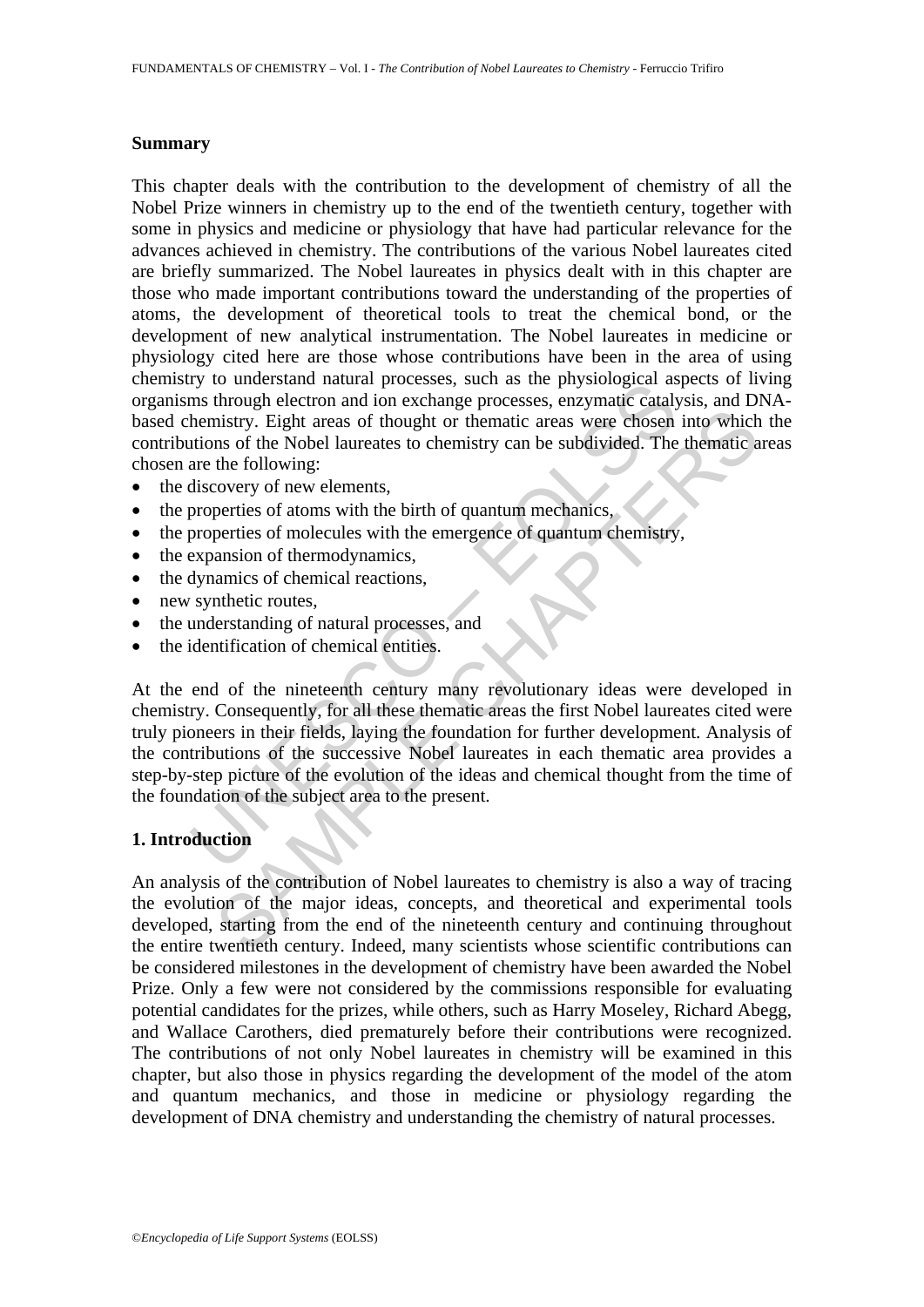Some main areas of study have been chosen into which the various Nobel laureates can be categorized, based on their specific contributions as described in the official motivation for the award (Sections 2–9). It is worth remembering that between the end of the nineteenth century and the beginning of the twentieth century basic modifications occurred in many sectors of chemistry and related sciences. For this reason, in most cases the first Nobel laureate considered in each sector is either one of the main pioneers or the founder of the thematic area. Therefore, beginning with the first Nobel laureate and continuing throughout all the other awards over the years, it is possible, step by step, to trace the evolution of the different sectors of chemistry from its beginning to the scientific achievements of today.

#### **2. The Discovery of New Elements**

### **2.1. The Filling and Expansion of the Periodic Table**

At the end of the nineteenth century the periodic table was not very much different from the one conceived by Mendeleev. Its modifications up to the final elaboration accepted today have been due, with only a few exceptions, to research carried out by Nobel laureates in chemistry.

**Example 16** and **Expansion of the Periodic Table**<br> **Expansion of the Periodic Table**<br>
and of the nineteenth century the periodic table was not very much<br>
conceived by Mendeleev. Its modifications up to the final elaboo<br>
a illing and Expansion of the Periodic Table<br>of the nineteenth century the periodic Table<br>of the nineteenth century the periodic table was not very much different<br>necived by Mendeleev. Its modifications up to the final elabo William Ramsay (Nobel Prize (NP) in chemistry, 1904) first discovered argon in the nitrogen fraction of air, together with John Rayleigh (NP in physics, 1904) and later helium in uranium rocks. Ramsay hypothesized the existence of a group zero in the periodic table, between that of halogens and alkali metals. He predicted the existence of another three gasses, which he later isolated from liquefied air: krypton, neon, and xenon. The last gas of the zero group, radon, was discovered jointly by Ernest Rutherford (NP in chemistry, 1908) and Frederick Soddy (NP in chemistry, 1921) in the gaseous emanations of radium. Henri Moissan (NP in chemistry, 1906) isolated the element fluorine—the existence of which had been previously hypothesized—by electrolyzing at low temperature a solution of potassium fluoride in hydrofluoric acid. Marie Curie (NP in chemistry, 1911) and Pierre Curie, who died prematurely, discovered radium and polonium. They carefully studied several radium compounds and succeeded in preparing radium in the metallic state. With the identification of hafnium by Georg von Hevesy (NP in chemistry, 1943) in some minerals of zirconium; the discovery of technetium and astatine by Emilio Segrè (NP in physics, 1959); and of rhenium, francium, and praseodymium by other non-Nobel laureates, the first 92 positions in the periodic table were completed.

Edwin McMillan and Glenn Seaborg (joint NP in chemistry, 1951) received their prize for the discovery of actinides. By bombarding uranium with neutrons, McMillan first found the element with mass 93, which he called plutonium, and later with Seaborg, using the same technique, they found element 94, which they called neptunium. Seaborg found another four elements: 95, americium; 96, curium; 97, berkelium; and 98, californium. They also realized that these new elements belonged to a new family similar to that of the lanthanides, starting from element 89, actinium, and therefore the new family was called actinides. Seaborg also discovered, contemporaneously with other scientists, the remaining actinides—mendelevium, nobelium, fermium, and einsteinium—with the exception of the last in the series, lawrencium, discovered by one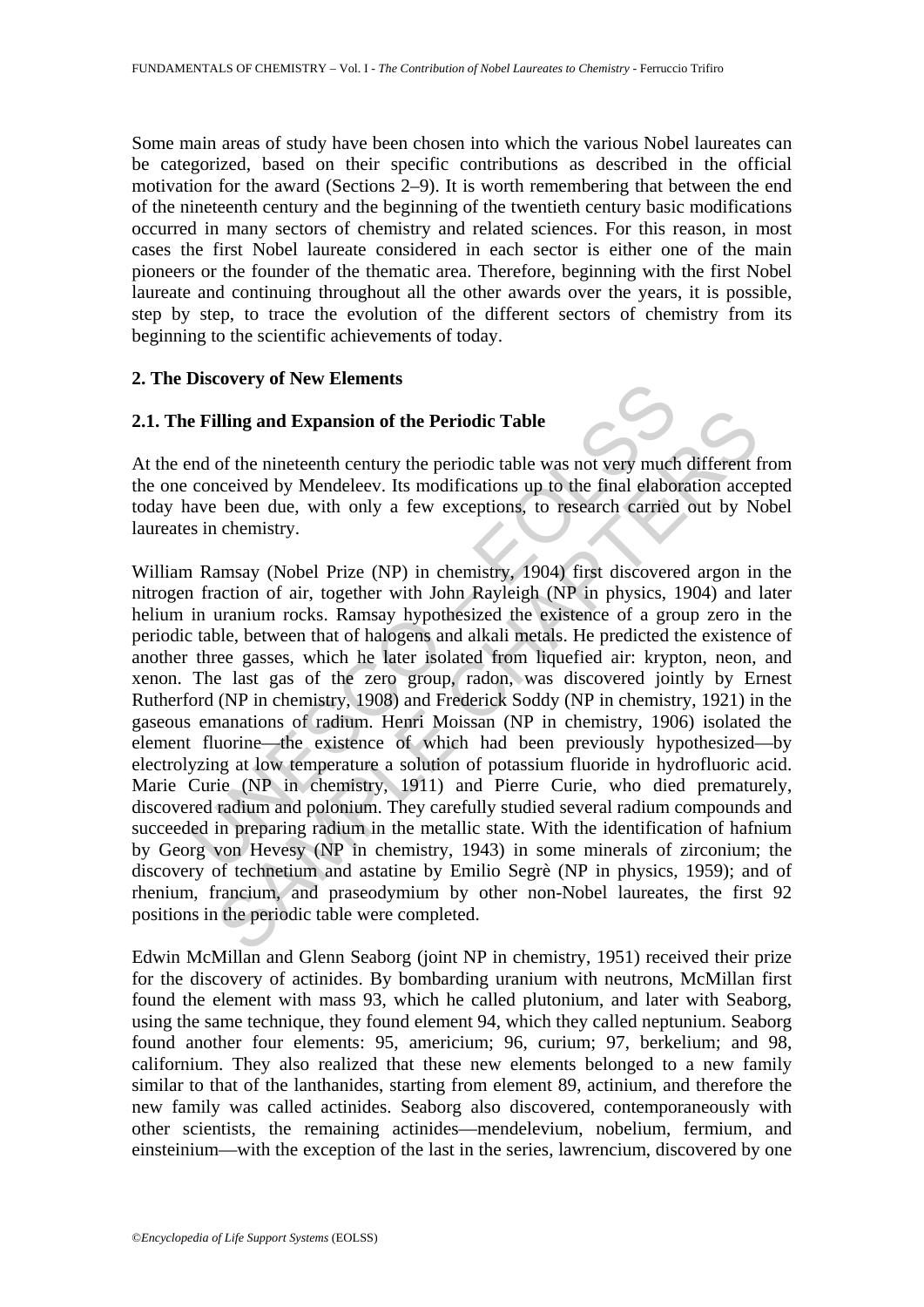of his co-workers. The final missing actinide, protactinium, was discovered by Frederick Soddy.

#### **2.2. The Isotopes**

The discovery of natural and artificial isotopes destroyed the historical assumption of the atomic theory that each element always had the same atomic weight. The discovery of isotopes continued throughout the first half of the twentieth century. By 1937, of the 88 elements investigated only 22 were found to be without isotopes.

Wo of more forms una are musulaysizant centeration. These ein<br>the position in the periodic table but differ in their atom weight<br>I properties. Francis Aston (NP in chemistry, 1922) found r<br>g isotopes of several elements us SAMPLE CHAPTERS Frederick Soddy (NP in chemistry, 1921) was the first to realize that certain elements exist in two or more forms that are indistinguishable chemically. These elements occupy the same position in the periodic table but differ in their atomic weight and in some physical properties. Francis Aston (NP in chemistry, 1922) found many naturally occurring isotopes of several elements using a mass spectrometer, which he developed, and formulated the so-called tumbler rule. This rule stated that the mass of several isotopes is a whole number of the mass of isotope 16 of oxygen, and explained the reason for some historical inversions in the positions in the periodic table as well as the fractional number of atomic weights. Harold Urey (NP in chemistry, 1934) discovered the presence of an isotope of hydrogen. On the basis of the hypothesis that it must differ in volatility, he succeeded in isolating the isotope, deuterium, by distillation of liquid hydrogen. Frédéric Joliot and Irène Joliot-Curie (joint NP in chemistry, 1935) produced the isotope 13 of nitrogen, the isotope 30 of phosphorus, and the isotopes 27 and 28 of aluminum by bombardment of boron, aluminum, and magnesium, respectively, with alpha particles.

#### **3. The Properties of Atoms**

At the beginning of the twentieth century the periodic table was more or less only a useful cryptogram and atoms were considered as indivisible entities. The scientific explanation of periodic law, the basis of the electronic structure of atoms and their reactivity, as well as the quantum mechanics model of the atom have essentially been due to the contributions of Nobel laureates in physics.

### **3.1. The Birth of Nuclear Chemistry**

Antoine Becquerel (joint NP in physics, 1903, shared with the Curies) discovered a natural emission of rays in uranium minerals (different from X-rays), which were able to ionize gas and were deflected by electric or magnetic fields. Pierre Curie and Marie Curie (joint NP in physics, 1903, shared with Becquerel) confirmed the findings of Becquerel by observing the same types of rays in other substances (compounds of thorium, radium, and polonium), where the radiation was much more intense. Based on the fact that the radioactivity did not depend on external conditions, such as temperature, pressure, and type of compound and magnetic or electric field, the Curies suggested that radioactivity was a property of the atom. The discovery of radioactivity constituted the beginning of all the research on the properties of atoms and of the nucleus that characterized the twentieth century.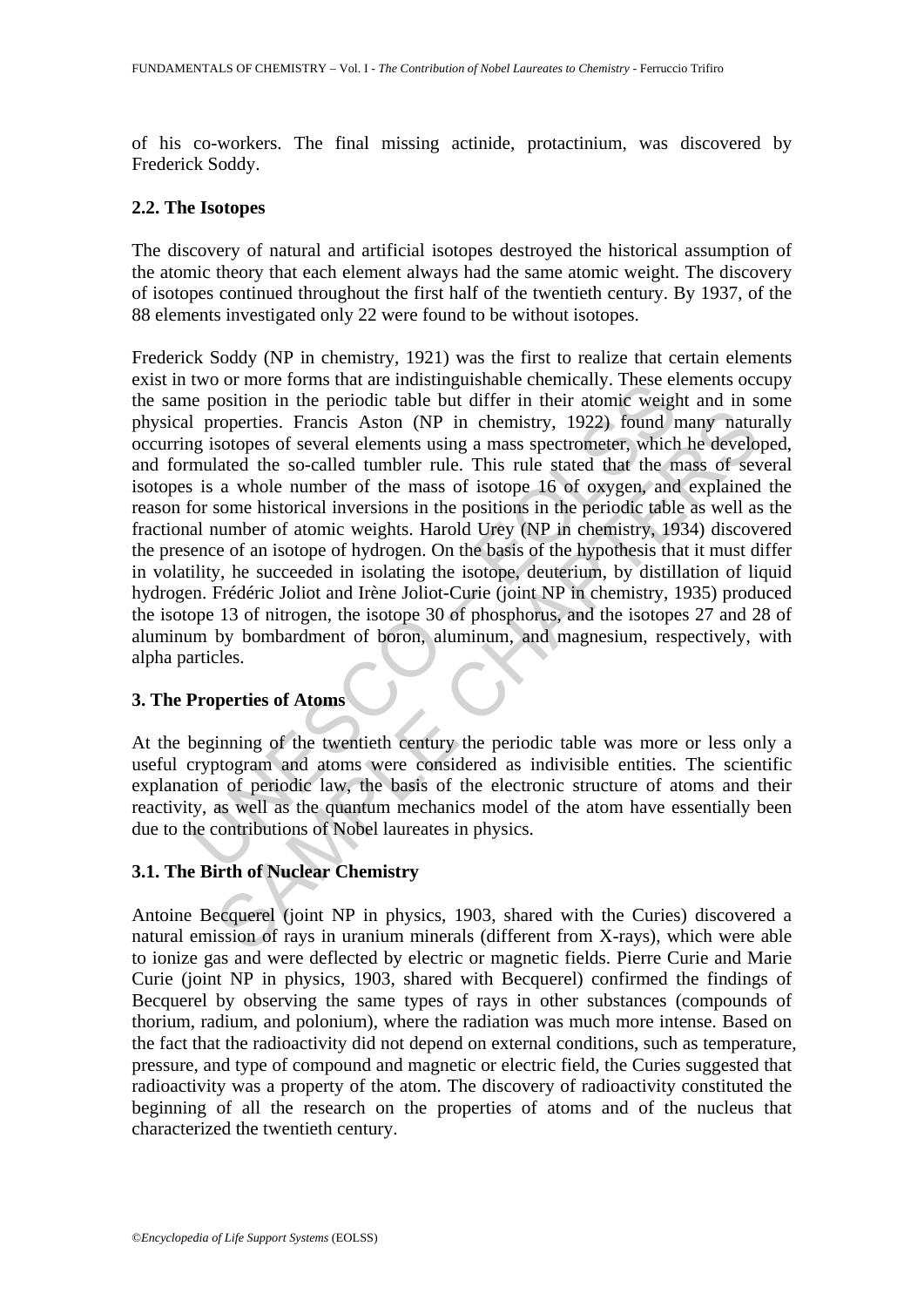Joseph Thomson (NP in physics, 1906) not only discovered the electron but also was the first to formulate a model of the atom, and to propose an electronic explanation of the periodic table. His model of the atom consisted of a positive sphere in which electrons moved, neutralizing the positive charge. This model, however, was inadequate to explain the strong deviation of alpha rays by the atoms. The law of periodicity was explained by assuming the addition of electrons one by one to the outermost ring of an atom until it was full, after which a new outer ring formed and again started to be filled. This concept explained well the return of periodicity of the elements after a certain sequence.

From two constructions with a range and beat a minitarily and beat a weed to the above radioactive elements have a gaseous emanation. He fervivity occurs through the disintegration of the atoms, leading to ecovery showed t ty occurs through the disintegration of the atoms, leading to other element wery showed that the former concept of the atability and indivisibility of correct. Rutherford then proposed a new model of the atom: a sphere wit Ernest Rutherford (NP in chemistry, 1908) discovered that the rays observed by Becquerel were constituted by alpha rays (material in nature) and beta rays (electrons), and those radioactive elements have a gaseous emanation. He formulated that radioactivity occurs through the disintegration of the atoms, leading to other elements. This discovery showed that the former concept of the stability and indivisibility of the atom was not correct. Rutherford then proposed a new model of the atom: a sphere of negative charge with a positive kernel, the nucleus, where practically all the mass is concentrated. This model explained the strong deviation of alpha rays exerted by atoms very well. Though Rutherford's model was different from Thomson's model there were still difficulties in explaining the stability of the atom. First, electrons rotating around the nucleus in an orbit would fall into the nucleus because of electrostatic attraction. Second, a sphere uniformly filled with negative charge was incompatible with the concept of the electron as a particle localized in the sphere. Charles Barkla (NP in physics, 1917) observed that sufficiently strong irradiation of different elements with Xrays resulted in an emission of monochromatic secondary X-rays. He found that by increasing the atomic weight starting from aluminum, the X-rays emitted by the successive elements become progressively stronger. He called this series the K series. After reaching mass 100 a new series, named the L series, starts with soft rays that become progressively stronger. Moseley—who died when he was only 28—measured the wavelength of the principle lines of the Barkla K and L series for the successive elements and observed as a general rule the progressive shortening of wavelength and increase in frequency when passing, step by step, from one place to another in the periodic table. Thus it became clear that the law of periodicity was a natural law in the function of the atomic number, and not of the atomic weight as Mendeleev thought. These observations were very useful to Bohr for his model of the atom.

Enrico Fermi (NP in physics in 1938) is considered the real founder of nuclear chemistry. He discovered that bombarding atoms with neutrons and fixing them in their nucleus produced a lot of new radioactive atoms. Fermi's modifications were only slight modifications in the mass of the atom, while Otto Hahn (NP in chemistry, 1944) discovered that bombarding uranium atoms with neutrons produced the fission of atoms. The atomic weight was halved and barium atoms were formed. By fission of thorium and uranium he observed at least 100 bodies that were connected to 25 elements lying between selenium and praseodymium. This discovery made it possible to believe that matter could be transformed into energy.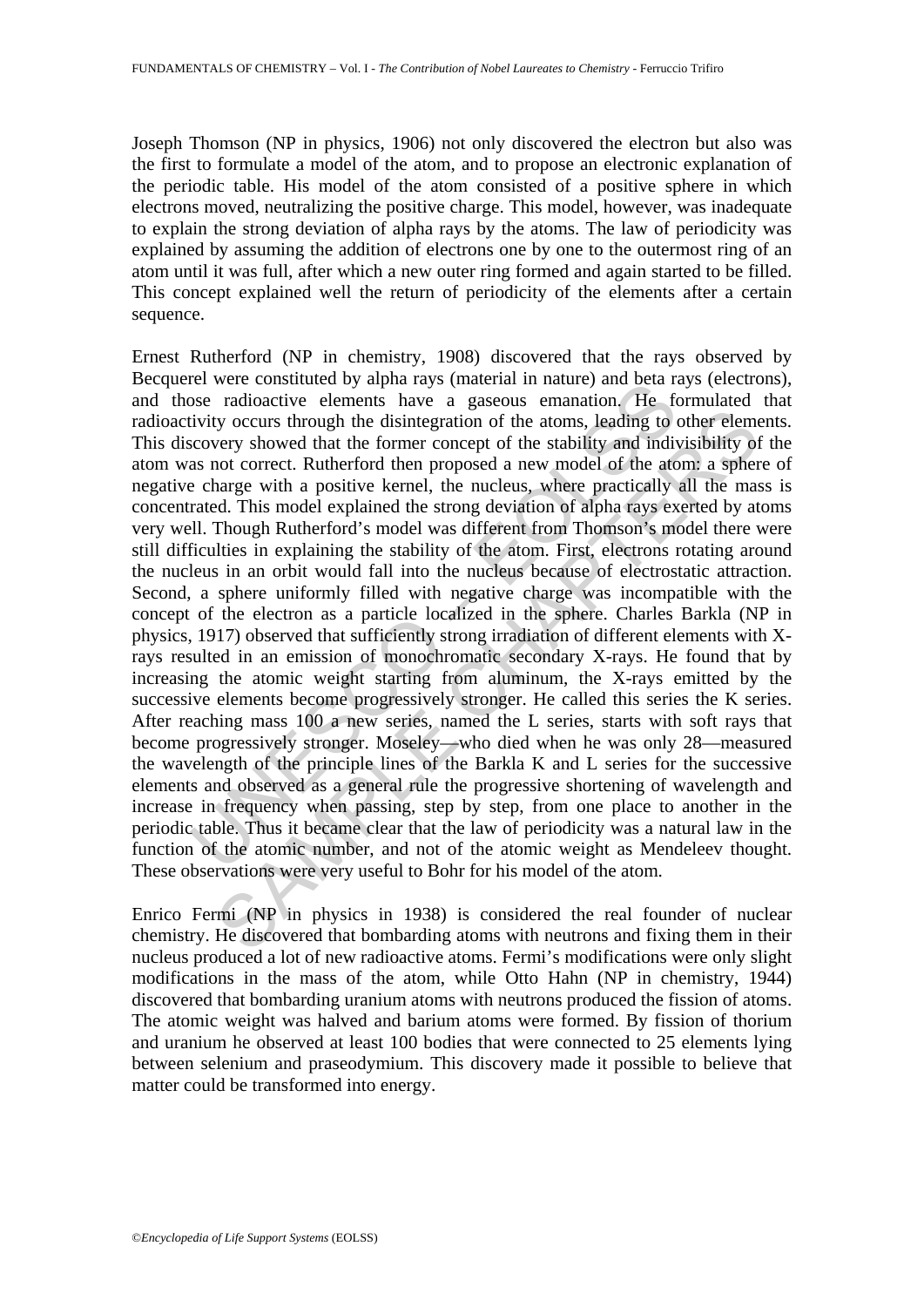#### **3.2. The Development of Quantum Mechanics**

Niels Bohr (NP in physics, 1922) further developed the planetary model of the atom suggested by Rutherford. Bohr's model eliminated all the difficulties created by the application of Maxwellian theory. Bohr assumed that electrons can move around a nucleus only in certain orbits, which are in the stationary state. Electrons do not radiate energy while they move in the same level, but only emit radiation when they change level. The frequency of the radiation absorbed or emitted is given by the difference in energy between two stationary states and *h*, Planck's constant. Using this model it was possible to calculate spectra and to elaborate a periodic chart that predicted the existence of element 72, which was later discovered and named hafnium. With Bohr's model, the frequency could be calculated only for the hydrogen atom, but the model failed for multielectron atoms. Classical mechanics was found to be inadequate to explain many properties of the atom, such as the existence of X-rays, the movement of electrons around the nucleus, and radioactivity. Quantum mechanics is the theory that explains all the phenomena and properties related to atoms. Several Nobel laureates in physics made key contributions to the development of the quantum mechanics model of the atom, starting from the quantum theory of Planck, through the uncertainty principle of Heisenberg, the exclusion principle of Pauli, the wave mechanics of de Broglie, the quantum mechanics of Schrödinger and Dirac, and the final formulation of quantum mechanics elaborated by Born.

the released of the concluded of the mixtube can be calculated only for multielectron atoms. Classical mechanics was found to be many properties of the atom, such as the existence of X-rays, the saround the nucleus, and r my properties of the atom, such as the existence of X-rays, the movement<br>round the nucleus, and radioactivity. Quantum mechanics is the theory<br>the phenomena and properties related to atoms. Several Nobel laureat<br>de key co Max Planck (NP in physics, 1918) hypothesized that the emission and absorption of electromagnetic radiation occurs through pieces of energy, multiples of a specific unit named a light quantum or photon *h* (Planck's constant). He was a pioneer in quantum mechanics, which, however, required 30 years to reach a final, widely accepted formulation. Planck interpreted the emission of black-body radiation, assuming that each event of energy was related to the frequency through Planck's constant. The hypothesis of the existence of a quantum of energy was strongly supported by Albert Einstein (NP in physics, 1921), who applied it to explain the photoelectric effect and for the calculation of the heat capacity of solids at low temperature. With his hypothesis of the wave nature of matter, Louis de Broglie (NP in physics, 1929) initiated the theoretical construction to explain the movement of electrons within the atom. An electron presents a value of wavelength  $\lambda = h/mv$  where *h* is the constant of Planck, *m* is its mass, and *v* its velocity. This last relation summarizes well the corpuscular and the wave nature of the electron.

Werner Heisenberg (NP in physics, 1932), together with Max Born and Pascual Jordan, used matrix mechanics as the basis of their equations to calculate physical quantities, such as the frequencies and intensities of the lines of the spectra. On the basis of the equations he developed, Heisenberg proposed that the hydrogen atom could exist in two allotropic forms, which later was confirmed. His work led to the formulation of the uncertainty principle, which states that it is impossible to determine precisely the position and the velocity of an electron at the same time.

Erwin Schrödinger (joint NP in physics, 1933, shared with Dirac) starting with the ideas of de Broglie, proposed wave equations, such as those for the propagation of light, to characterize the motion of electrons in atoms. It turned out that these equations gave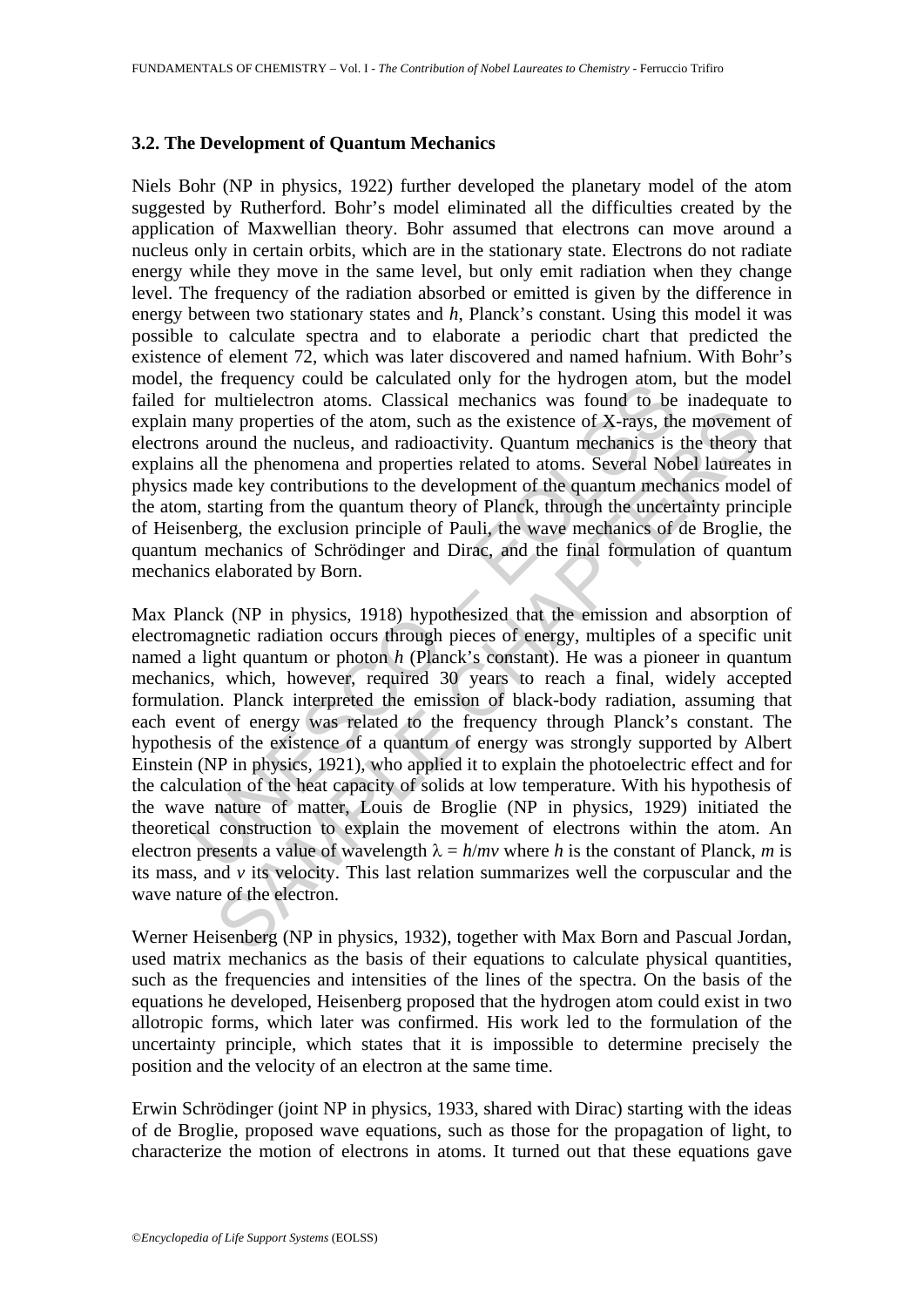finite solutions when the energy of the system had discrete values determined by Planck's constant. The Schrödinger equations are the basis of quantum mechanics. Paul Dirac (joint NP in physics, 1933, shared with Schrödinger) proposed a more general form of quantum mechanics that also included the concept of relativity. He was able to justify the spin of electrons and proposed the existence of positive electrons.

boxible to elaborate the electronics. Using the radius consisting the olaborate the electronics structure of all atoms. Max Boxisble to elaborate the electronics structure of all atoms. Max Boxisble to heavening the result 954, shared with Walther Bothe) developed a comprehensive theory<br>of the energy states of electrons. According to Born, wave theory gives only<br>of measuring the results. Quantum mechanics is statistical in nature<br>the probabi Wolfgang Pauli (NP in physics, 1945) made it possible with his exclusion principle to describe the structure of complex atoms. Each electron is characterized by a set of quantum numbers, the same that describe the electron in the hydrogen atom; in one atom two electrons cannot exist with the some quantum number. In order to realize the structure of complex atoms, the electrons are positioned in the lowest energy level compatible with the Pauli restrictions. Using the Pauli restrictions and the Hund's rules it was possible to elaborate the electronics structure of all atoms. Max Born (joint NP in physics, 1954, shared with Walther Bothe) developed a comprehensive theory to calculate the energy states of electrons. According to Born, wave theory gives only the probability of measuring the results. Quantum mechanics is statistical in nature and determines the probability that a possible phenomenon at the atomic level has occurred. The final model of the atom is that of a central nucleus with electron clouds of different intensities, which become less and less as the distance from the central nucleus increases.

#### **4. The Properties of Molecules**

The discovery of new molecules with peculiar shapes, dimensions, types of bonds, and properties led in many cases to the birth of new sectors of chemistry. The Nobel laureates cited in this section are the pioneers or the founders of molecular biology, macromolecular and supramolecular chemistry, and the chemistry of coordination and metallorganic compounds. Quantum mechanics was the theory that explained the nature of chemical bonds in a molecule, and the forces that keep it stable.

## **4.1. The Discovery of Coordination and Metallorganic Compounds**

Alfred Werner (NP in chemistry, 1913) discovered and explained the nature of many complex molecules—called coordination compounds—where a central atom is linked with small molecules  $(NH_3, H_2O)$ , expanding and modifying the old concept of valence. The coordination number is the number of atoms or groups of atoms that can be linked with a central one. Werner investigated compounds where the coordination number is six—the most usual—and four. He showed that the coordination number does not depend on the valence of either the central atom or interconnecting atoms. According to Werner, affinity is an attractive force exerted by the center of an atom that acts uniformly towards all parts of the atom, in contrast with Friedrich Kekulé's concept of constant valence. By separating the coordination number of an element and its valence, he initiated the modern approach to chemical bonding as an alternative to electrostatic theory. The fact that an element can form bonds with molecules was contrary to the theory of electrostatic bonding of his time. Werner also synthesized complexes of platinum and cobalt with asymmetric coordination that were able to rotate polarized light, thus creating the field of inorganic sterochemistry. Indeed, Alfred Werner can be considered the founder of coordination chemistry. Ernst Fischer and Geoffrey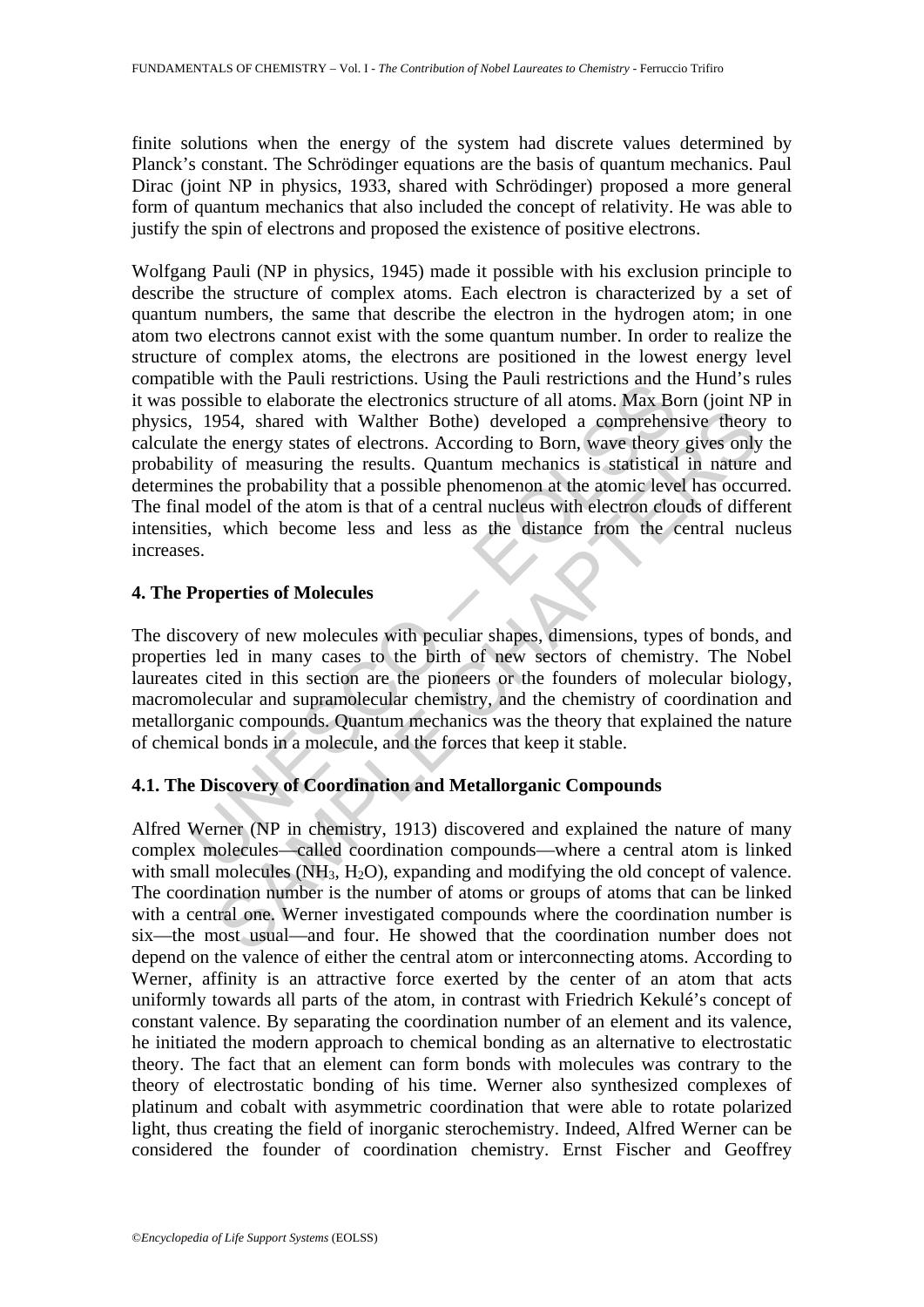Wilkinson (joint NP in chemistry, 1973) synthesized new molecules containing a central atom between two organic molecules. Fischer synthesized a chromium complex with benzene, cyclopentadiene, and cycloeptatriene. Wilkinson synthesized a complex of iron with cyclopentadiene, as well as a sandwich complex of rhodium, and sandwich compounds with a direct bond between a rhenium atom and atom hydrogen or a methyl group. With their molecules Fischer and Wilkinson created a bridge between organic and inorganic chemistry, and they can be considered the founders of metallorganic chemistry.

#### **4.2. The Discovery of New Organic Molecules**

I be considered the foundation of minimality, 1920 can be considered the foundation moreonlecules, using the ultracentrifuge he developed. Here macromolecules, using the ultracentrifuge he developed. Here macromolecules, u Theodor Svedberg (NP in chemistry, 1926) can be considered the founder of molecular biology for his investigations of many natural colloids and for the isolation of the first natural macromolecules, using the ultracentrifuge he developed. He proved that Einstein's explanation of the Brownian movement of colloids was correct, thus providing strong support for the real existence of molecules, an idea that was still doubted in his time. Applying Einstein's formula, Svedberg was able to calculate the value of *N* (Avogadro's number) with very high accuracy. He proved that colloids are macromolecules that obey a law similar to the gas laws, and the title of a book he wrote in 1912, *Die Existence der molekule*, explains very well the importance of his work at the time.

Hermann Staudinger (NP in chemistry, 1953) was the first to realize that what in many cases in organic synthesis were considered tars, sparingly insoluble, or insoluble resinous pitch-like masses were indeed polymers (i.e., covalently linked macromolecules that form when the ring closure of a molecule is not possible). In the late 1920s, he clearly stated that molecules existed, formed by chains of 10 000– 100 000 atoms, and that they could be identical, differing only in the length of the chain. Indeed his work is the foundation for the field of macromolecular chemistry.

Encomplecules, using the ultracentrifuge he developed. He proved<br>accromolecules, using the ultracentrifuge he developed. He proved<br>explanation of the Prownian movement of colloids was correct,<br>strong support for the real e Donald Cram, Jean-Marie Lehn and Charles Pedersen (joint NP in chemistry, 1987) were awarded the Nobel prize for the discovery of molecules with relatively low molecular weights and internal cavities. Such molecules have the ability to recognize cations, anions, and neutral molecules selectively, and in some way to mime the activity of enzymes. Pedersen synthesized cyclic polyethers—crown ethers that have remarkable properties to bind alkali elements. Lehn developed bicyclic crown ethers, which he called cryptands and that have a high selectivity in trapping alkali ions. Cram synthesized several crown ethers, which could also trap organic molecules, and made an important contribution to the understanding of the mechanism of host–guest interaction. He developed new molecules, named spherands, which have a higher regularity and indeformability of the cavity, so they can distinguish between closely related guests. Cram, Lehn, and Pedersen can be considered the founders of supramolecular chemistry. Robert Curl Jr., Harold Kroto, and Richard Smalley (joint NP in chemistry, 1996) discovered molecules with 60 and 70 atoms of carbon and the shape of truncated icohexahedral cages—an icohexahedron is a polyhedron with 20 hexagonal surfaces and 12 pentagonal surfaces. These molecules are very symmetric, have a high stability with both simple and double bonds, and are not aromatic compounds. Applications for such molecules can be found in the field of nanotechnology related to the electronics industry.